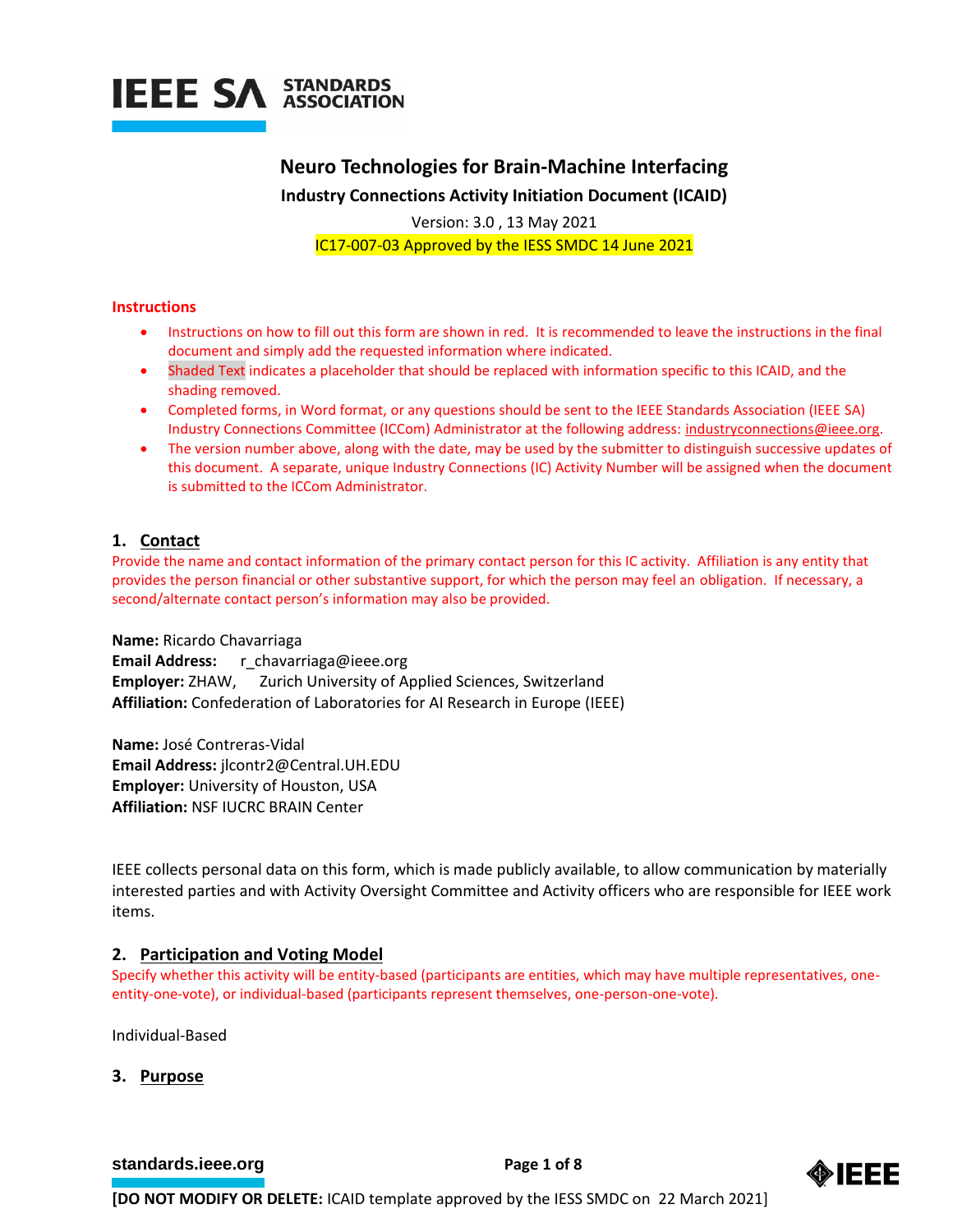# **3.1 Motivation and Goal**

Briefly explain the context and motivation for starting this IC activity, and the overall purpose or goal to be accomplished.

The field of Brain-Machine Interfacing (BMI)/Brain Computer Interface (BCI) is experiencing a transformative with more and more organizations interested in capitalizing the promises of these technologies through product development. Consistent support from public and private organizations is expected to continue and some organizations predict the field to experiment an exponential growth.

In the previous years, this IC-activity has identified several gaps in the standardization of these technologies and has been key in the creation of three new IEEE Standardizations projects addressing novel neuroimaging technologies, reporting of experiments with neural interfaces and specification of BMI systems. The findings of the IC-activity have also been influential in other related initiatives. A fact that is reflected by the participation of its members in efforts such as the preparation of the OECD recommendations for Responsible Innovation in Neurotechnology Enterprises, and the Working group on Data Sharing and Standards of the International Brain Initiative.

As it has been constantly pointed out in this activity, the lack of specific standards on neurotechnologies for BMI/BCI hinders the interoperability, and regulatory compliance of new devices and in consequence, consists a barrier for industrial applications to access a wide market. Moreover, the field of neurotechnologies is constantly evolving and development of standards should permanently follow this evolution. For this reason, we propose the renewal of this activity focusing on standardization areas that have been identified as key to the technology transfer process. Namely, the interoperability of the multiple modules that compose a BMI (including measuring and analysis of neural activity, and provision of feedback to the user through different means), and the coherent development of standards for both consumer and clinical BMI applications.

# **3.2 Related Work**

Provide a brief comparison of this activity to existing, related efforts or standards of which you are aware (industry associations, consortia, standardization activities, etc.).

This IEEE IC-activity was one of the first initiatives directly focused on the study and development of voluntary consensus standards for BMI/BCI-related neurotechnology. Nonetheless, the awareness of the importance of this issue has been increasing thanks to efforts by this group and other stakeholders. Some relevant work include:

- OECD Recommendation on Responsible Innovation in Neurotechnology, Dec 2019 [\(Link\)](https://www.oecd.org/science/recommendation-on-responsible-innovation-in-neurotechnology.htm)
- FDA draft guidance "Implanted Brain-Computer Interface (BCI) Devices for Patients with Paralysis or Amputation - Non-clinical Testing and Clinical Considerations" ([Link\)](https://www.fda.gov/regulatory-information/search-fda-guidance-documents/implanted-brain-computer-interface-bci-devices-patients-paralysis-or-amputation-non-clinical-testing).
- International Brain Initiative Working Group: Data Sharing and Standards [\(Link\)](https://www.internationalbraininitiative.org/data-standards-and-sharing-working-group)
- EU-funded projects EUROBENCH [\(Link\)](http://inbots.eu/) and INBOTS (Link). Although not related explicitly to neurotechnologies, these projects focus on benchmarking of robotics, which is one of the complementary technologies for BCI.
- International Neuroinformatics Coordinating Facility, (INCF) in an non-profit organization that promotes community-supported standards and good practices in neuroinformatics [\(Link\)](https://www.incf.org/)
- IEEE Brain Initiative and IEEE Neuroethics framework [\(Link\)](https://brain.ieee.org/)

# **[standards.ieee.org](http://standards.ieee.org/)**<br> **Page 2 of 8**

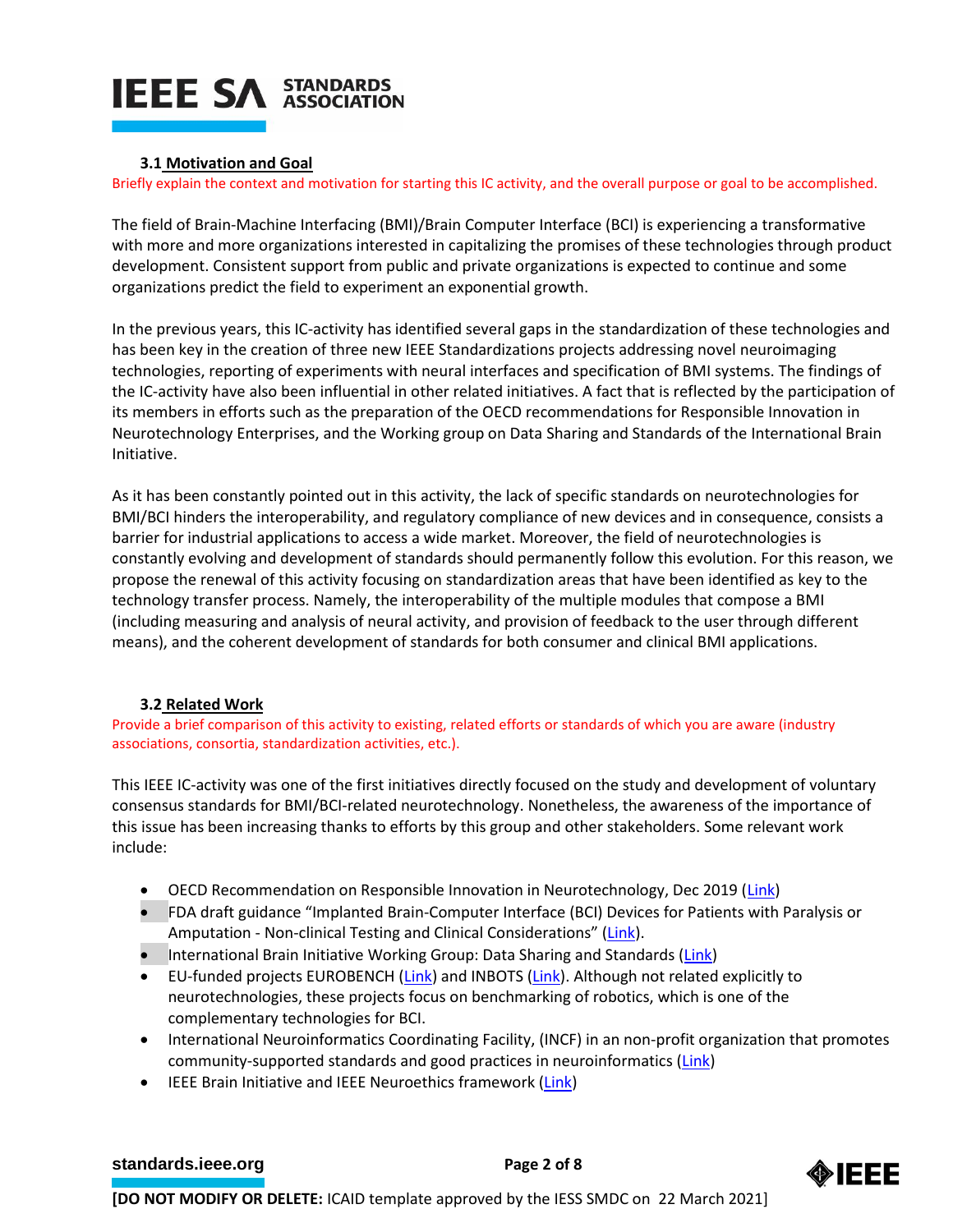## **3.3 Previously Published Material**

Provide a list of any known previously published material intended for inclusion in the proposed deliverables of this activity.

In the current period, the IC-activity produced the following material that will serve as sources for future deliverables:

● IEEE SA Standards Roadmap : Neurotechnologies for Brain-Machine Interfacing [\(Link\)](https://ieeexplore.ieee.org/document/9007002). This document, released in Feb 2020 is the main deliverable of the IC-activity so far.

● Chavarriaga, Ricardo, 2020. *Standards for neurotechnologies and brain-machine interfacing*. IEEE Systems, Man, and Cybernetics Magazine. 6(3), pp.50-51. [doi:10.1109/MSMC.2020.2995438](https://doi.org/10.1109/MSMC.2020.2995438)

- Paper series on Standards for BMI in the IEEE Open Journal of Engineering in Medicine and Biology, Feb 2021
	- R. Chavarriaga, C. Carey, J. L. Contreras-Vidal, Z. McKinney and L. Bianchi, "Standardization of Neurotechnology for Brain-Machine Interfacing: State of the Art and Recommendations," in IEEE Open Journal of Engineering in Medicine and Biology, vol. 2, pp. 71-73, 2021, doi: [10.1109/OJEMB.2021.3061328.](https://doi.org/10.1109/OJEMB.2021.3061328)
	- C. Easttom et al., "A Functional Model for Unifying Brain Computer Interface Terminology," in IEEE Open Journal of Engineering in Medicine and Biology, vol. 2, pp. 91-96, 2021, doi: [10.1109/OJEMB.2021.3057471.](https://doi.org/10.1109/OJEMB.2021.3057471)
	- C. D. Eiber et al., "Preliminary Minimum Reporting Requirements for In-Vivo Neural Interface Research: I. Implantable Neural Interfaces," in IEEE Open Journal of Engineering in Medicine and Biology, vol. 2, pp. 74-83, 2021, doi: [10.1109/OJEMB.2021.3060919.](https://doi.org/10.1109/OJEMB.2021.3060919)
	- A. Y. Paek et al., "A Roadmap Towards Standards for Neurally Controlled End Effectors," in IEEE Open Journal of Engineering in Medicine and Biology, vol. 2, pp. 84-90, 2021, doi: [10.1109/OJEMB.2021.3059161.](https://doi.org/10.1109/OJEMB.2021.3059161)

Other related material, not directly produced by the group. Note that several members of the IC-group were involved in the production of this material (See also Section 3.2):

- World Intellectual Property Organisation Report: Technology Trends in Assistive Technology, Mar 2021 [\(Link\)](https://www.wipo.int/tech_trends/en/assistive_technology)
- IEEE Brain White paper : Future Neural Therapeutics, Version 2, Dec 2020 [\(Link\)](https://brain.ieee.org/wp-content/uploads/sites/52/2020/12/Future-Neural-Therapeutics-WP_v2.pdf)
- Y. Paek, J. A. Brantley, B. J. Evans and J. L. Contreras-Vidal, "Concerns in the Blurred Divisions Between Medical and Consumer Neurotechnology," in IEEE Systems Journal, Nov 2020 doi: [10.1109/JSYST.2020.3032609.](https://doi.org/10.1109/JSYST.2020.3032609)
- OECD Recommendation on Responsible Innovation in Neurotechnology, Dec 2019 [\(Link\)](https://www.oecd.org/science/recommendation-on-responsible-innovation-in-neurotechnology.htm)
- FDA draft guidance "Implanted Brain-Computer Interface (BCI) Devices for Patients with Paralysis or Amputation - Non-clinical Testing and Clinical Considerations", Feb 2019 ([Link\)](https://www.fda.gov/regulatory-information/search-fda-guidance-documents/implanted-brain-computer-interface-bci-devices-patients-paralysis-or-amputation-non-clinical-testing).

### **3.4 Potential Markets Served**

Indicate the main beneficiaries of this work, and what the potential impact might be.

### **[standards.ieee.org](http://standards.ieee.org/)**<br> **Page 3 of 8**

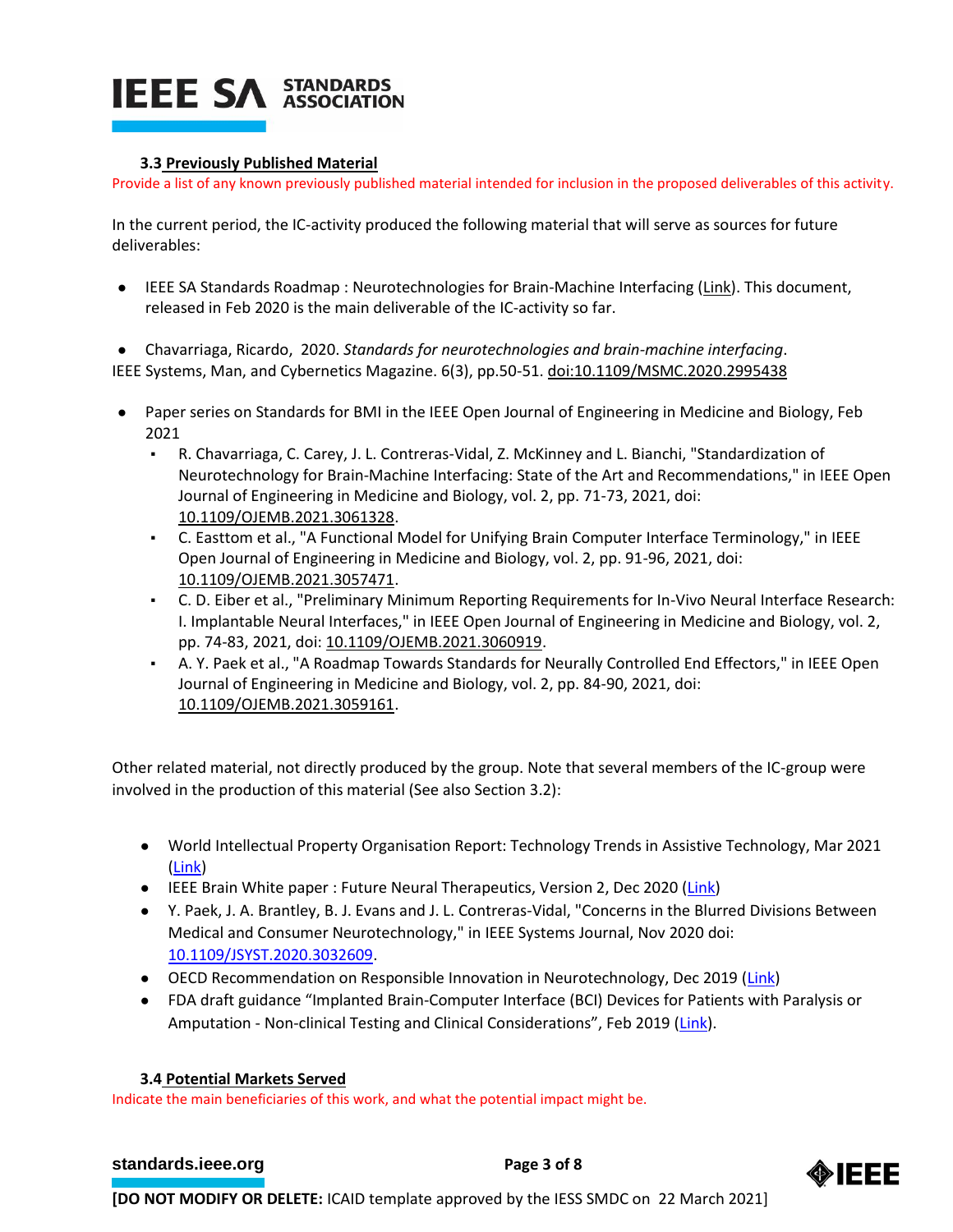

BMI-related technologies are expected to have increasing impact in multiple markets including:

- Clinical markets
	- o Motor rehabilitation
	- o Assistive technologies, including neuroprosthetics, exo-skeletons, and communication devices
	- o Diagnosis and therapies for motor and cognitive disorders
	- o Health monitoring, in particular for healthy aging
- Non-clinical markets
	- o Cognitive training in industrial and military applications
	- o Exoskeleton control in industrial and military applications
	- o Gaming
	- $\circ$  Cognitive monitoring: well-being support, cognitive training, sleep monitoring
	- o Internet of Things and Domotics

# **3.5 How will the activity benefit the IEEE, society, or humanity?**

BMI technologies can have a disruptive effect on how humans interact with intelligent machines. This potential brings great potentials but also inherent risks. Given the link between the brain and the cognitive capabilities and mental personhood the possibility of measuring and modulating neural activity requires technology development to follow responsible practices. Continuous evaluation and development of consensus standards in a global platform will empower the community to develop technology-based products that are fit for purpose while limiting the risks. This promotes faster development of new solutions and higher adoption of neurotechnologies.

IEEE is a world leader in providing guidance to researchers and innovators in ethically aligned design and robust technical standards. Renewal of this activity will help IEEE to continue being an important actor in the international dialog about emerging technologies both in the technical, organizational and societal levels.

# **4. Estimated Timeframe**

Indicate approximately how long you expect this activity to operate to achieve its proposed results (e.g., time to completion of all deliverables).

### **Expected Completion Date:** 06/2023

IC activities are chartered for two years at a time. Activities are eligible for extension upon request and review by ICCom and the responsible committee of the IEEE SA Board of Governors. Should an extension be required, please notify the ICCom Administrator prior to the two-year mark.

# **5. Proposed Deliverables**

Outline the anticipated deliverables and output from this IC activity, such as documents (e.g., white papers, reports), proposals for standards, conferences and workshops, databases, computer code, etc., and indicate the expected timeframe for each.

The deliverables for this IC activity will be in nature similar to the previous period:

# **[standards.ieee.org](http://standards.ieee.org/) EXECUTE: Page 4 of 8**

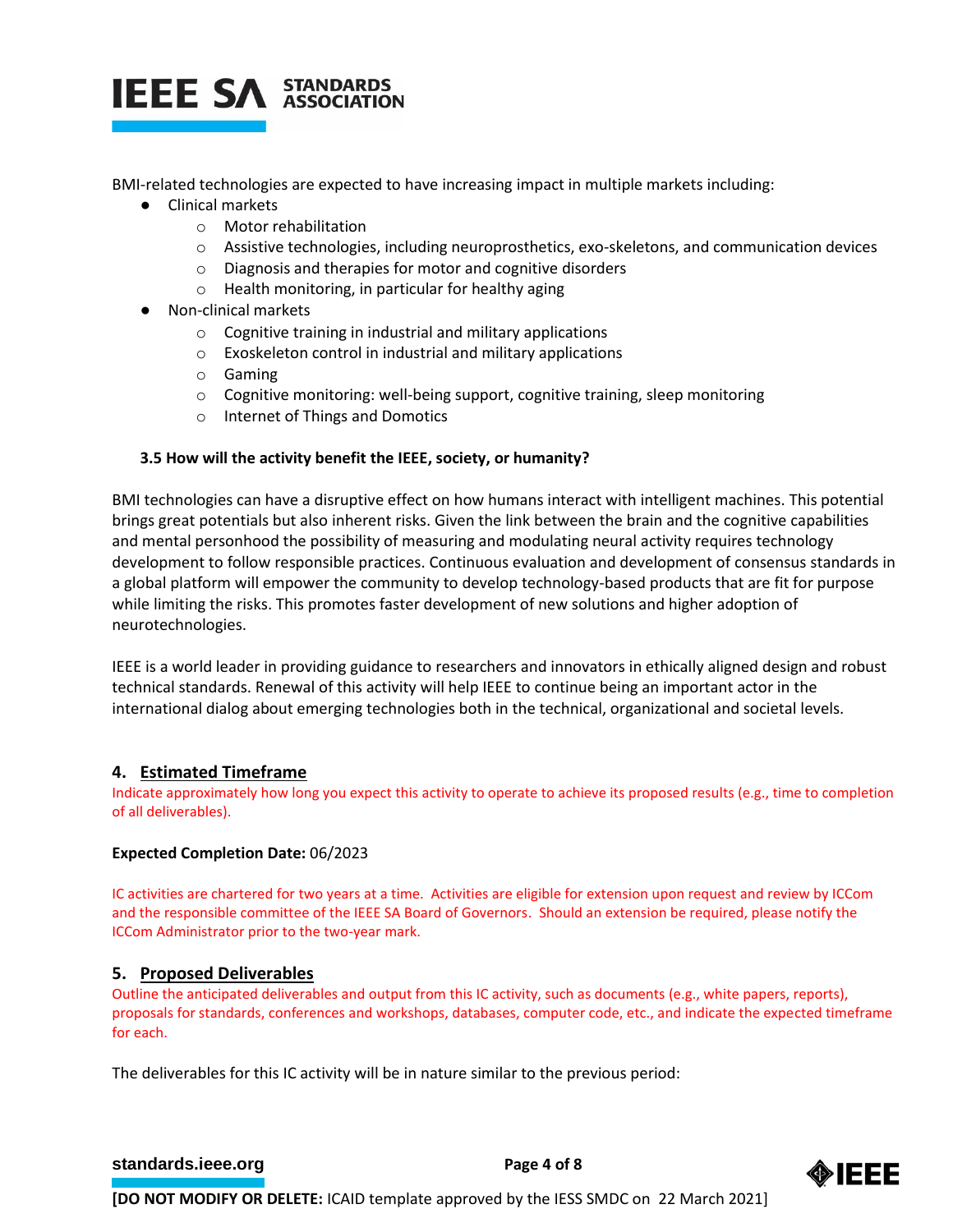- 1. Provide an integrated overview of all standards activity that is specifically related to BMI-related neurotechnologies
- 2. Identify any gaps in the existing standards and a plan to address these gaps
- 3. Organize special sessions and workshops focused on the process of developing new standards for BMI.

These deliverables will provide an updated version of findings and recommendations included in the Standards Roadmap released in 2020 and organize special sessions and workshops focused on the process of developing new standards for BMI.

# **5.1 Open Source Software Development**

*Indicate whether this IC Activity will develop or incorporate open source software in the deliverables. All contributions of open source software for use in Industry Connections activities shall be accompanied by an approved IEEE Contributor License Agreement (CLA) appropriate for the open source license under which the Work Product will be made available. CLAs, once accepted, are irrevocable. Industry Connections Activities shall comply with the IEEE SA open source policies and procedures and use the IEEE SA open source platform for development of open source software. Information on IEEE SA Open can be found a[t https://saopen.ieee.org/.](https://saopen.ieee.org/)* 

Will the activity develop or incorporate open source software (either normatively or informatively) in the deliverables?: No

## **6. Funding Requirements**

Outline any contracted services or other expenses that are currently anticipated, beyond the basic support services provided to all IC activities. Indicate how those funds are expected to be obtained (e.g., through participant fees, sponsorships, government or other grants, etc.). Activities needing substantial funding may require additional reviews and approvals beyond ICCom.

Specify funding requirements and sources, if any.

# **7. Management and Procedures**

### **7.1 Activity Oversight Committee**

Indicate whether an IEEE Standards Committee or Standards Development Working Group has agreed to oversee this activity and its procedures.

## **Has an IEEE Standards Committee or Standards Development Working Group agreed to oversee this activity?:** Yes

If yes, indicate the IEEE committee's name and its chair's contact information.

**IEEE Committee Name:** IEEE EMBS Standards Committee **Chair's Name:** Carole Carey Chair's Email Address: **C.carey@ieee.org** 

### **[standards.ieee.org](http://standards.ieee.org/) EXECUTE: Page 5 of 8**

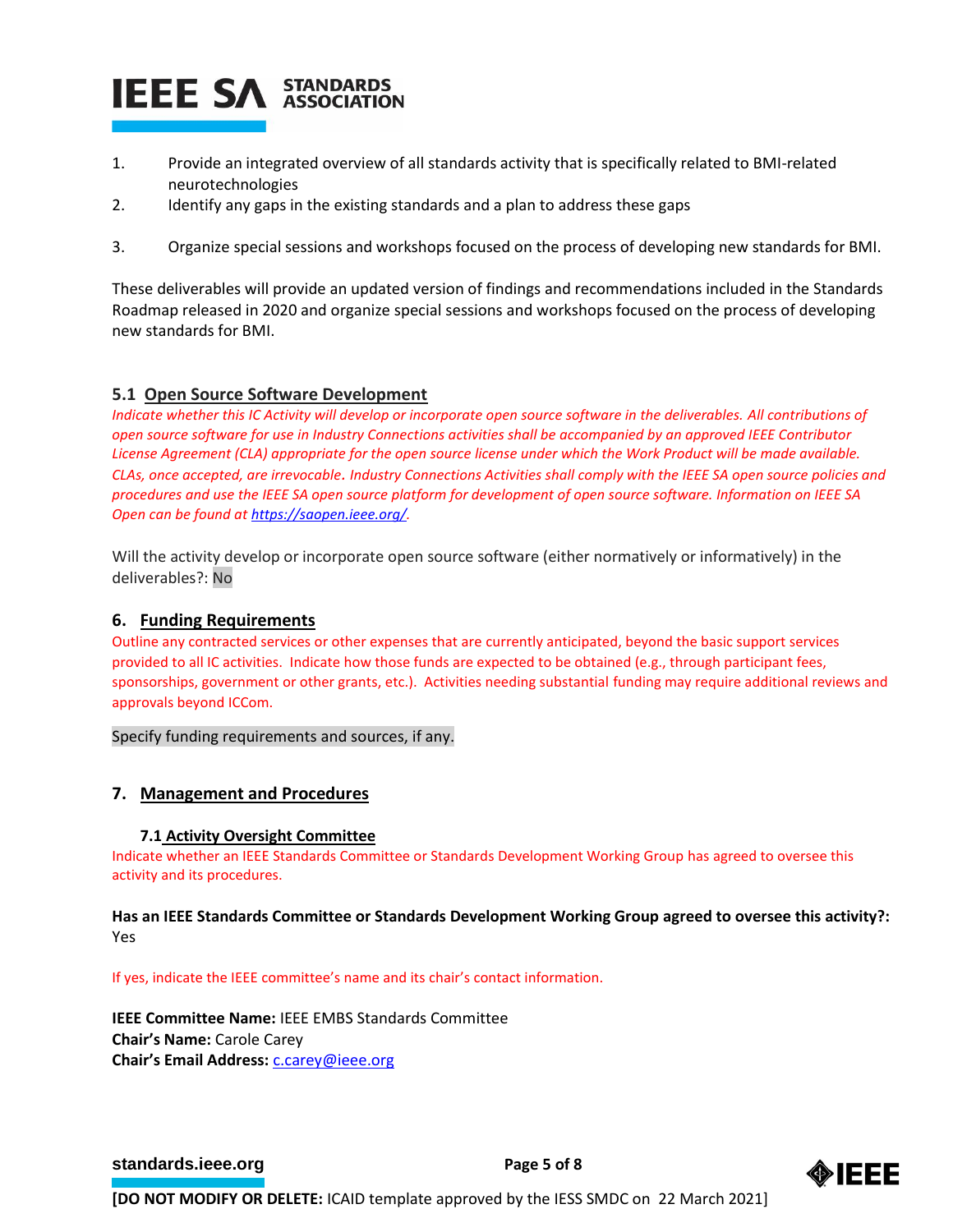Additional IEEE committee information, if any. Please indicate if you are including a letter of support from the IEEE Committee that will oversee this activity.

IEEE collects personal data on this form, which is made publicly available, to allow communication by materially interested parties and with Activity Oversight Committee and Activity officers who are responsible for IEEE work items.

## **7.2 Activity Management**

If no Activity Oversight Committee has been identified in 7.1 above, indicate how this activity will manage itself on a day-today basis (e.g., executive committee, officers, etc).

### Briefly outline activity management structure.

#### **7.3 Procedures**

Indicate what documented procedures will be used to guide the operations of this activity; either (a) modified baseline *Industry Connections Activity Policies and Procedures,* (b) Standards Committee policies and procedures accepted by the IEEE SA Standards

Board, or (c) Working Group policies and procedures accepted by the Working Group's Standards Committee. If option (a) is chosen, then ICCom review and approval of the P&P is required. If option (b) or (c) is chosen, then ICCom approval of the use of the P&P is required.

EMBS standards working group procedures under the EMBS Standards Committee Sponsor procedures

# **8. Participants**

### **8.1 Stakeholder Communities**

Indicate the stakeholder communities (the types of companies or other entities, or the different groups of individuals) that are expected to be interested in this IC activity, and will be invited to participate.

Companies working in neurotechnologies including, but not limited neural acquisition systems (Neuroimaging, EEG, ECoG, and multiunit activity), electrostimulation at central (TMS, tDCS, tACS) and peripheral (FES) levels. Related technologies comprising virtual reality systems and gaming, haptic devices and rehabilitation robotics. Interested companies in healthcare and rehabilitation, gaming applications, and wellness, as well as regulatory and other government agencies (such as US FDA, NIH, NINDS) are strongly involved in these topics, and have shown their interest in the development of standards. In the renewed activity, we will engage with other governmental bodies outside US, and transnational organisations (fruitful connections with OECD have been established). In addition, we will also engage with other groups focused on ethical frameworks and standards, including the IEEE Brain Neuroethics Framework, INCF and the IBI Working Group on Data Sharing and Standards.

### **8.2 Expected Number of Participants**

Indicate the approximate number of entities (if entity-based) or individuals (if individual-based) expected to be actively involved in this activity.

### **[standards.ieee.org](http://standards.ieee.org/)**<br> **Page 6** of 8

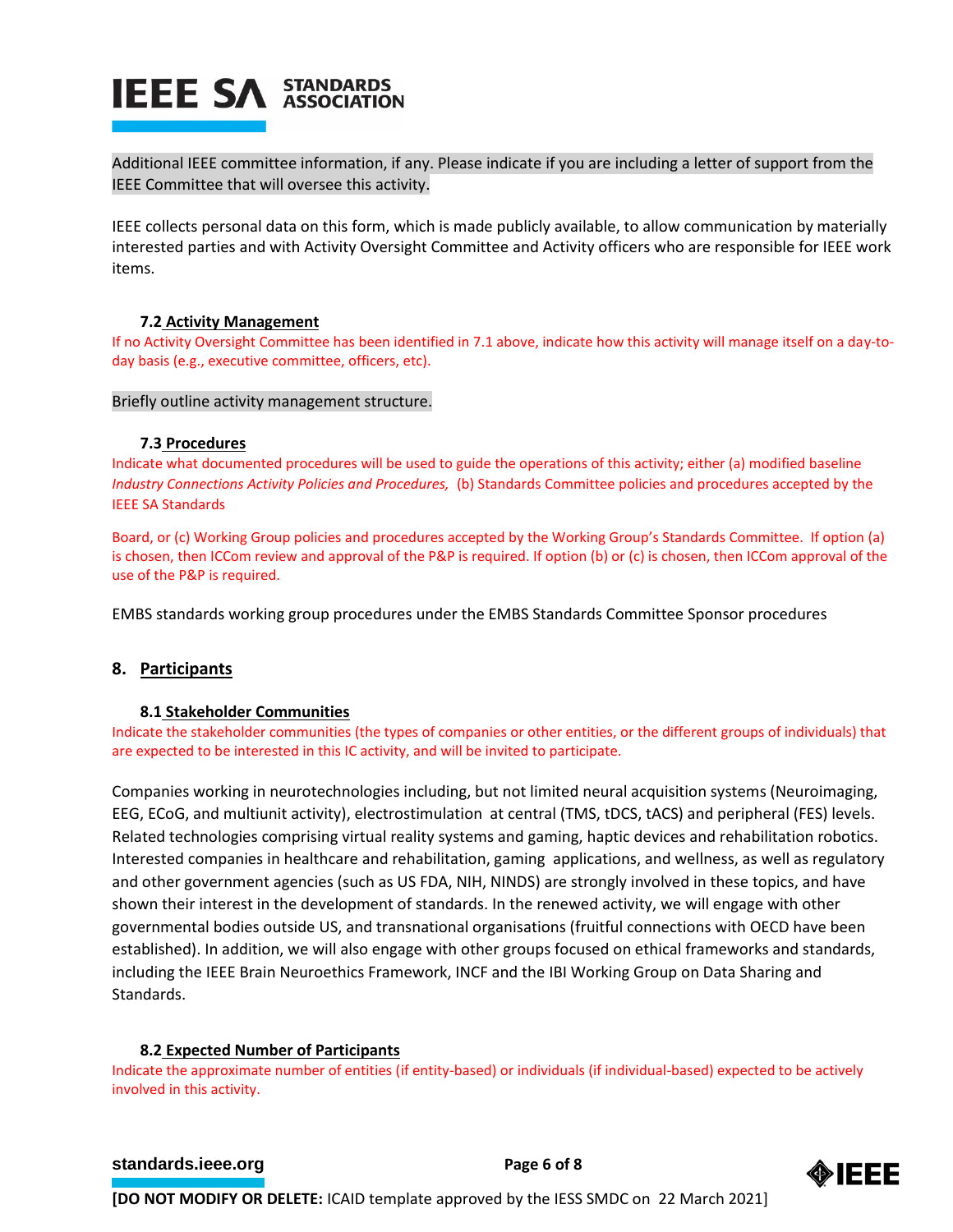Approximately 100 individuals from research institutions, companies and regulatory agencies are expected to join the activity.

### **8.3 Initial Participants**

Provide a number of the entities or individuals that will be participating from the outset. It is recommended there be at least three initial participants for an entity-based activity, or five initial participants (each with a different affiliation) for an individual-based activity.

| <b>Entity</b>      | <b>Primary Contact</b> | <b>Additional</b><br>Representatives |
|--------------------|------------------------|--------------------------------------|
| <b>Entity Name</b> | <b>Contact Name</b>    | Name                                 |
|                    |                        |                                      |

#### Use the following table for an entity-based activity:

Use the following table for an individual-based activity:

| Individual               | Employer                                  | Affiliation |
|--------------------------|-------------------------------------------|-------------|
| Akshay Sujatha Ravindran | University of Houston                     |             |
| Al Emondi                | <b>DARPA</b>                              |             |
| Ander Ramos-Murguialday  | <b>TECNALIA</b>                           |             |
| Andrea Biasiucci         | confinis AG                               |             |
| Andreas Forsland         | Cognixion                                 |             |
| <b>Andrew Paek</b>       | University of Houston                     |             |
| Aureli Soria-Frisch      | Starlab Barcelona SLU                     |             |
| <b>Banu Onaral</b>       | <b>Drexel University</b>                  |             |
| Bjorn-Erik Erlandson     | KTH/Royal Institute of Technology         |             |
| Carole Carey             | C3-Carey Consultants                      |             |
| Christoph Guger          | g.tec medical engineering GmbH            |             |
| Cris Micheli             | Cognixion                                 |             |
| David Eguren             | University of Houston                     |             |
| David McMullen           | <b>NIH</b>                                |             |
| David Ojeda              | Mensia Technologies                       |             |
| Devjani Saha             | <b>FDA</b>                                |             |
| Dilranjan Wickramasuriya | University of Houston                     |             |
| Doug Gischlar            | <b>IEEE</b>                               |             |
| Eduardo López-Larraz     | University of Tübingen                    |             |
| <b>Emil Hewage</b>       | <b>CBAS</b>                               |             |
| Emma Rahman              | <b>BIOS</b>                               |             |
| <b>Esteban Pino</b>      | Universidad de Concepción                 |             |
| Gangadhar Garipelli      | MindMaze SA                               |             |
| Hasan AL-Nashash         | American University of Sharjah            |             |
| Hasan Ayaz               | <b>Drexel University</b>                  |             |
| <b>Heather Dean</b>      | <b>FDA</b>                                |             |
| Houde Dai                | Haixi Institutes                          |             |
| Ivan Volosyak            | Rhine-Waal University of Applied Sciences |             |
| Jesus Cruz-Garza         | University of Houston                     |             |
| Jiajun Chang             | University of Houston                     |             |
| Joel Libove              | Furaxa                                    |             |

## **[standards.ieee.org](http://standards.ieee.org/) Brandards.ieee.org Brandards.ieee.org Brandards.ieee.org Brandards.ieee.org Brandards.ieee.org Brandards.ieee.org Brandards.ieee.org Brandards.ieee.org Brandards.ieee.org Brandards**